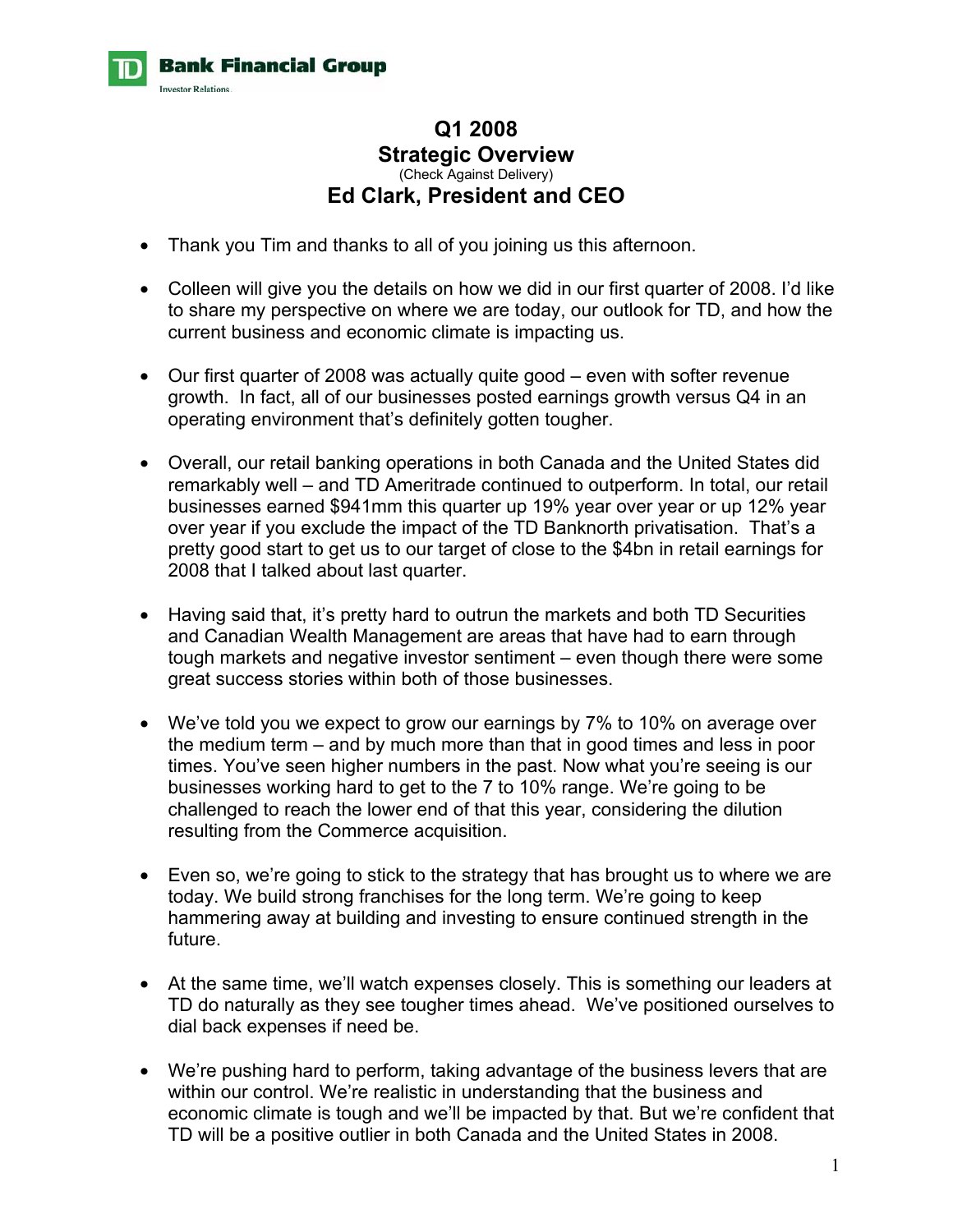

### **Dividend**

- Let's move to our dividend. As you know, we have a philosophy that says dividends will grow in line with earnings. Last year earnings growth outpaced dividend growth meaning we have room to grow dividends faster this year and move closer to the mid point of our target payout ratio.
- Previous dividend increases combined with the 2 cent increase we just announced mean that our dividend is on track to grow about 10% this fiscal year. This increase reflects our confidence in future earnings growth.
- Let's move to our businesses and I'll comment on how they performed this quarter.

#### **Canadian Retail Operations**

- In TD Canada Trust, the great story here is that the business continued to deliver quite remarkable results - above our expectations given today's operating environment.
- Having our earnings grow by 10% is a result we feel very good about not to mention a 51% efficiency ratio.
- Yes, we're seeing revenue growth soften but clearly our franchise remains strong. We continue to see good volume growth. We're keeping our eye on expense growth but remain committed to reinvestment in new branches, longer hours and our underpenetrated businesses.
- Canadian Wealth Management delivered a solid quarter but clearly it was impacted by market declines. A decline in equity markets was offset by increases in new clients and assets under management as well as record transaction levels in our discount brokerage business.

#### **Wholesale**

- Our Wholesale business also produced good numbers when you consider they've had to grind their way through tough market conditions.
- We saw strong contributions from our foreign exchange and interest rate trading businesses offset by weaker credit and equity trading. Our franchise earnings held up well but if markets remain weak, it will be hard to continue this kind of performance.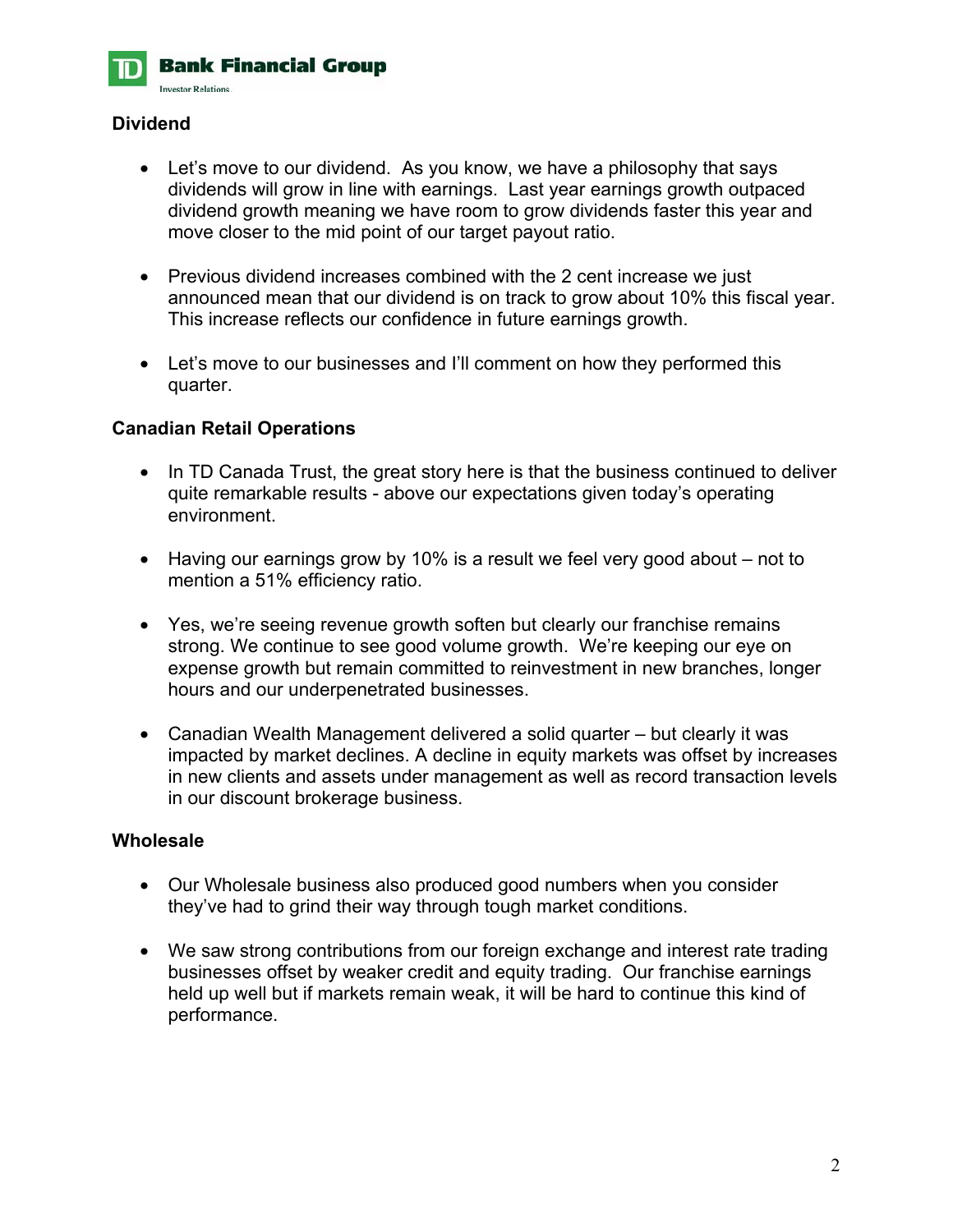

**Investor Relations** 

• If you take a step back however and ask how we are positioned from an earnings perspective in Wholesale, we feel pretty good. In tougher markets like we're seeing today, we think we can still make a 20% return on capital - down from the 30% levels we saw last year - but still a good result. And running a business model that has eliminated the tail risks.

#### **U.S. Operations**

- Turning to our U.S. operations, we were very pleased with TD Banknorth's performance – especially in light of all the issues U.S. banks have faced.
- It really stands out that TD Banknorth has been able to earn through a stronger Canadian dollar – up about 15% from last year. We think this is sustainable as long as the exchange rate is at par or below.
- We also continue to see TD Banknorth's loan portfolios doing better than expected in light of the current environment. In fact, PCLs were down quarter over quarter. We are seeing some early signs of weakness but nothing to suggest substantially bigger problems in the near term. Volume growth on the lending side remains strong.
- Like others, we have been impacted by the wholesale funding issues of the large US banks who have turned aggressively to retail funding to fund their balance sheets. This has presented an unprecedented pricing challenge in our deposit market putting pressure on margins and deposit growth.
- Overall, I'd say that if the U.S. economic environment worsens because of the problems in the Financial Services sector, like everybody, we won't be able to outrun the impacts. But we should be a positive outlier given the steady progress we have made at TD Banknorth.
- So, I'm assuming the question on your mind is: Do we think we can still deliver earnings of \$700 million from our U.S. P&C segment this year. The answer is yes.
- As for our investment in TD Ameritrade, it continues to more than deliver for us. They generated record volumes while making impressive strides in their long term asset gathering strategy – particularly important because as Joe Moglia has said, current levels of Trades per Day are not likely sustainable as fatigue sets in with retail investors in a negative market.
- In terms of the Commerce Bancorp deal, we were very pleased with the overwhelmingly positive outcome of the shareholder vote earlier this month. The next step is final regulatory approvals, which we expect by the end of the first calendar quarter.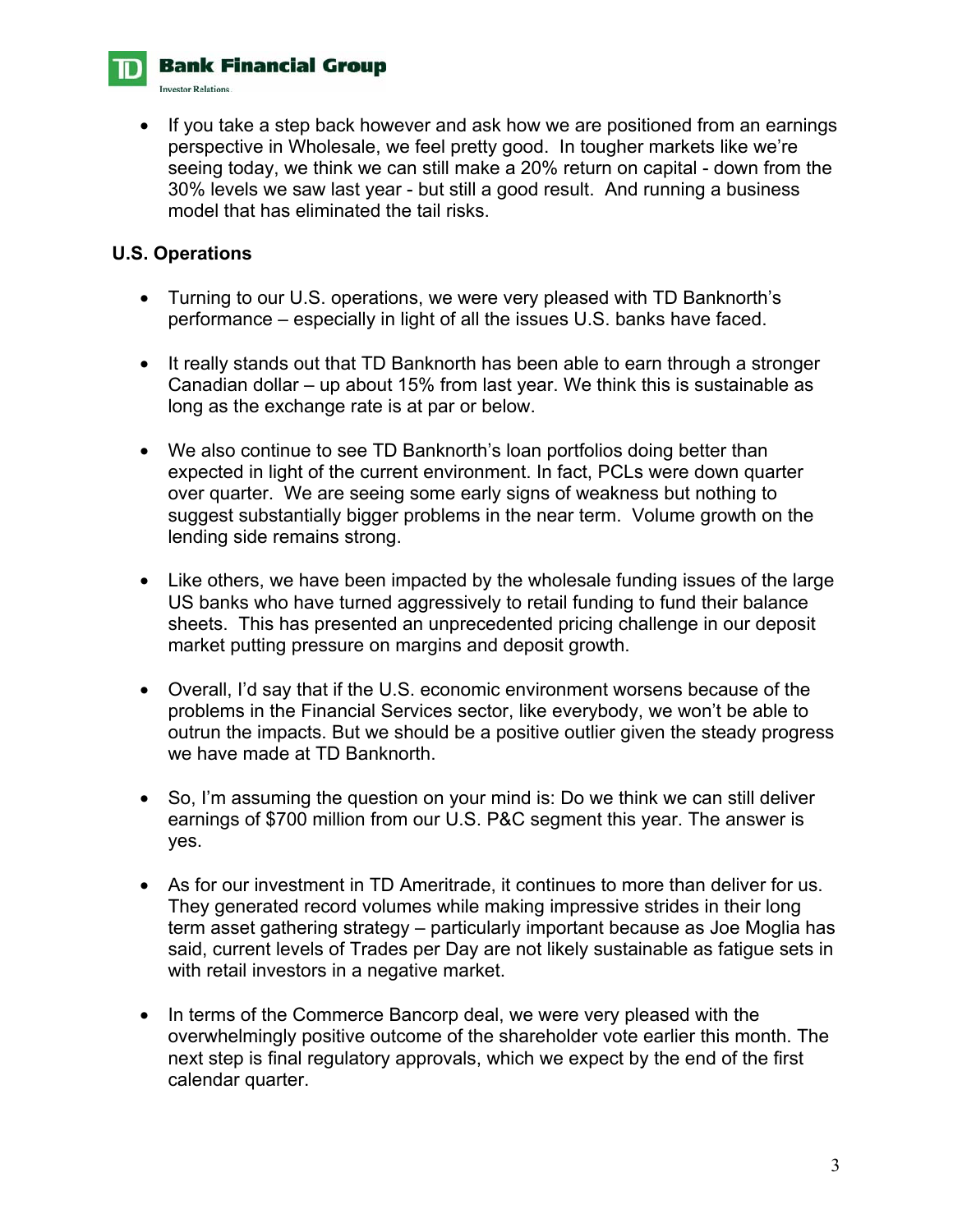

.

# **Bank Financial Group**

**Investor Relations**.

• On behalf of everyone at TD, we're excited to welcome Commerce employees after the deal closes. Together, we'll be in a unique position to create a North American bank that owns the convenience and service space.

### **Conclusion/Outlook**

- In closing, as we look at the financial landscape, we haven't really advanced a whole lot in terms of visibility from where we were last quarter but I would acknowledge that market and economic sentiment has worsened.
- We simply don't know when the financial services industry is going to clear itself even the market seems surprised at how long it's taking - but I still believe we are making progress and the  $2<sup>nd</sup>$  half of the calendar year will be much better. And if the markets do clear themselves, there is the possibility of some rebound in earnings as the negative effects of the current liquidity crisis on our different businesses unwind.
- On the other hand, there are recession concerns in the US. We don't have much visibility on that either because we don't yet see it in our numbers – but a slowdown looks inevitable.
- There are a lot of uncertainties. Overall, we expect to see a much slower growth environment in 2008. We can't be more optimistic than that because the world has adopted a much more pessimistic view from even a quarter ago.
- While we can't predict the exact nature of the economic future, we continue to believe that TD will be a positive outlier in both Canada and the United States. All things considered, we continue to feel good about 2008.
- On that note, I'll turn things over to Colleen.

### **Overall Call Closing**

- Let me wrap up with the 4 key messages I hope you'll take away from today's meeting.
- One we had a solid start to 2008
- Two we had good results in all our retail franchises and have made a pretty good start to get us close to C\$4bn in Retail earnings in 2008
- Three our Wholesale bank made a positive contribution during pretty tough markets
- Four we're sticking with our strategy we'll continue to build out our franchises and invest for the future.

Thanks for your time.